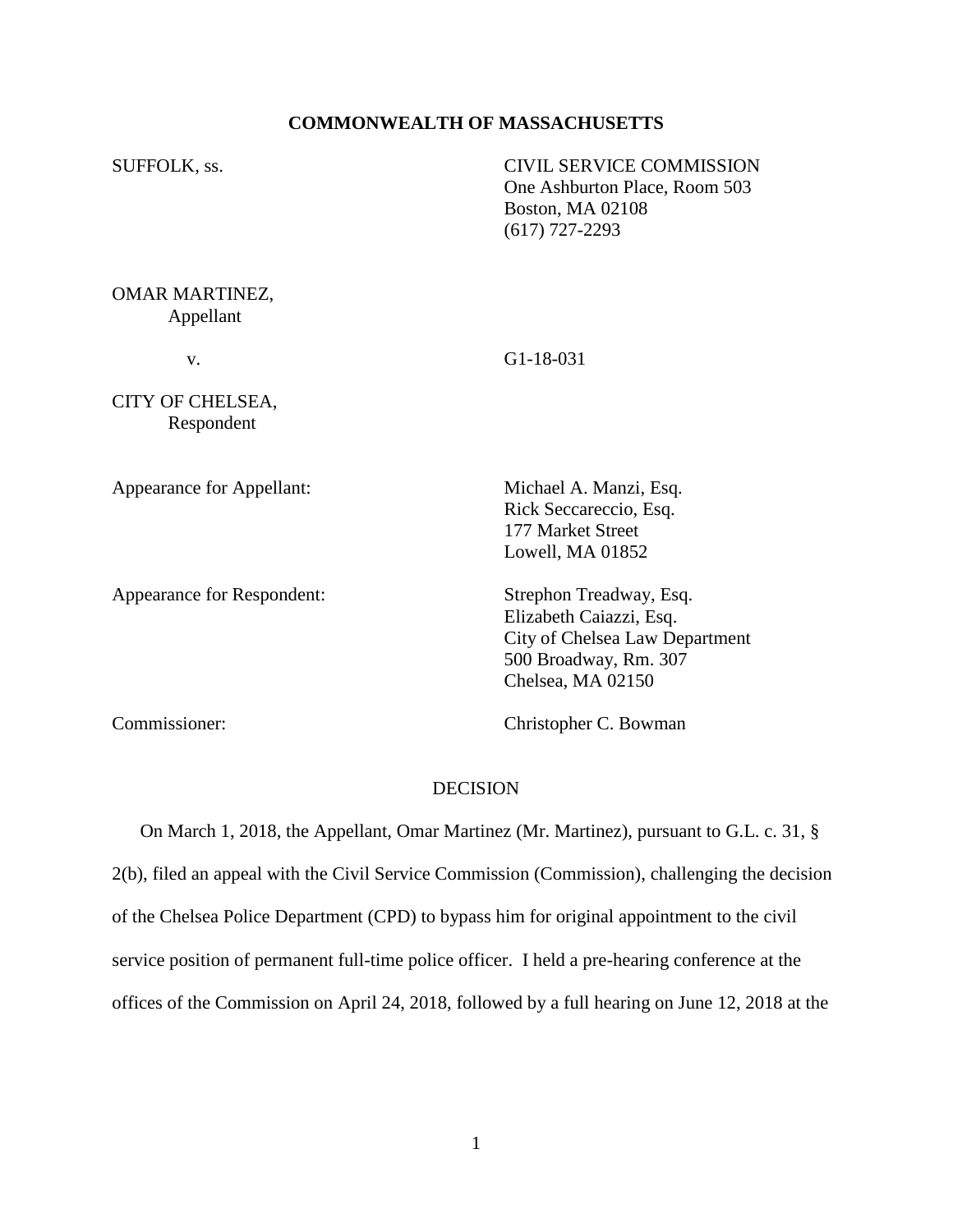same location.<sup>1</sup> The full hearing was digitally recorded and both parties received a CD of the proceeding.<sup>2</sup> Both parties submitted post-hearing briefs in the form of proposed decisions.

# **FINDINGS OF FACT**

 Nineteen (19) exhibits were entered into evidence at the hearing. Following the hearing, at my request, the City of Chelsea produced four additional documents which I marked as posthearing (PH) Exhibits 1-4. Based on the documents submitted, the testimony of the following witnesses:

*Called by the City of Chelsea:*

- Sergeant David Flibotte, CPD;
- Detective Rosalba Medina, CPD;
- Captain Thomas Dunn, BPD;

*Called by Mr. Martinez:*

- LP, Appellant's former wife;
- MC, Mother of Appellant's son;
- Omar Martinez, Appellant;
- RB, Appellant's friend;

l

and taking administrative notice of all matters filed in the case and pertinent statutes, regulations

and policies, and reasonable inferences therefrom, I make the following findings of fact:

1. Mr. Martinez is thirty-three (33) years-old. He is divorced, has one child and lives in

Chelsea, MA. (Testimony of Mr. Martinez and RB)

<sup>&</sup>lt;sup>1</sup> The Standard Adjudicatory Rules of Practice and Procedure, 801 CMR  $\S$ § 1.00 (formal rules) apply to adjudications before the Commission with Chapter 31 or any Commission rules taking precedence.

 $2<sup>2</sup>$  If there is a judicial appeal of this decision, the plaintiff in the judicial appeal would be obligated to supply the court with a transcript of this hearing to the extent that he/she wishes to challenge the decision as unsupported by substantial evidence, arbitrary or capricious, or an abuse of discretion. In such cases, this CD should be used by the plaintiff in the judicial appeal to transcribe the recording into a written transcript.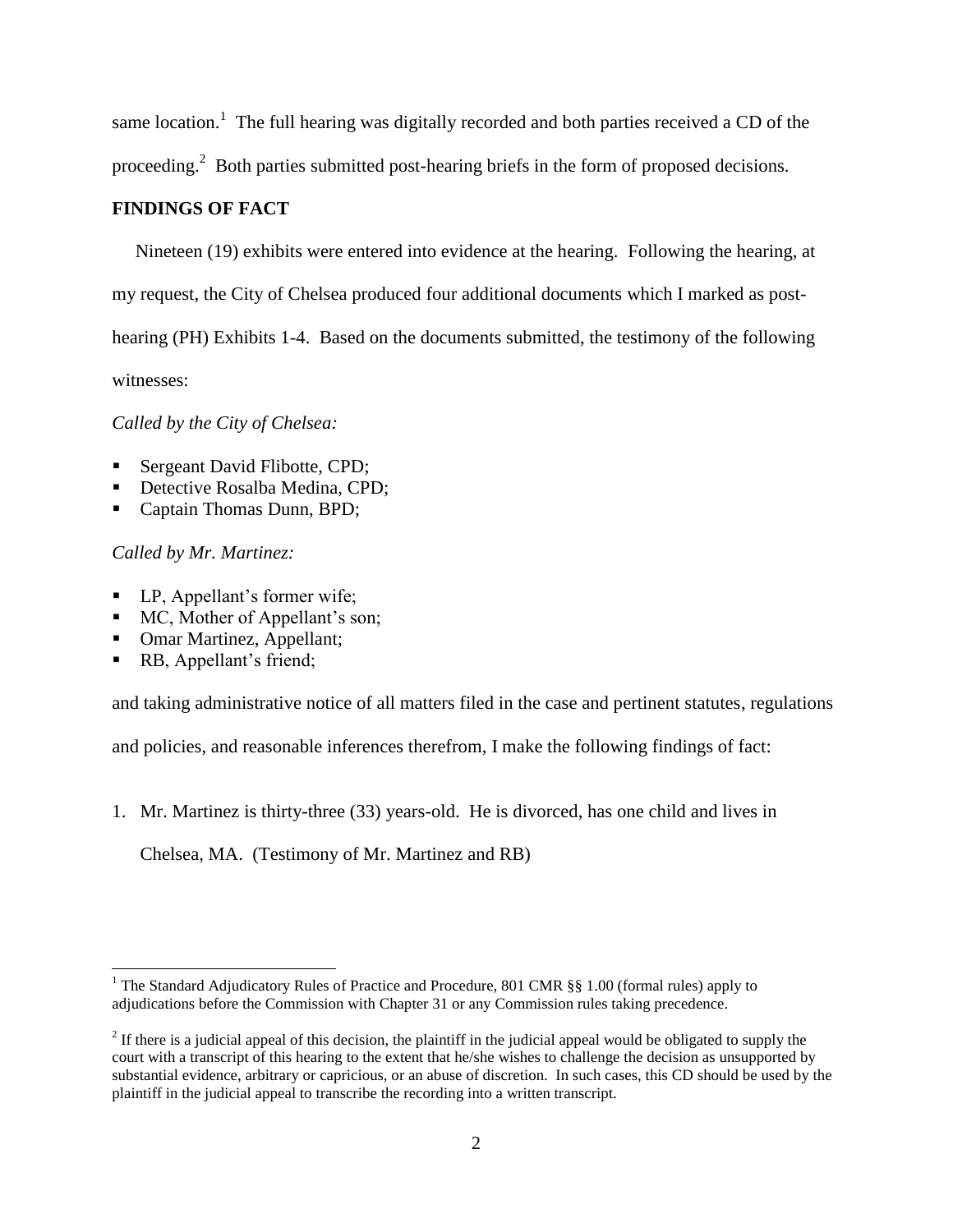- 2. Mr. Martinez graduated from Chelsea High School in 2002. He received an associates degree in automotive technology from Benjamin Franklin Institute of Technology in Boston, MA in 2007. (Testimony of Mr. Martinez, Exhibit PH 1)
- 3. Mr. Martinez is currently employed by an auto glass company. (Testimony of Mr. Martinez, Exhibit PH 1)
- 4. In 2017, Mr. Martinez took the civil service examination for police officer and received a score of 95. (Stipulated Fact)
- 5. In January 2018, Mr. Martinez's name appeared on Certification No. 05160, ranked first among those willing to accept appointment as a Chelsea Police Officer. (Stipulated Fact and Exhibit 1)
- 6. The City ultimately appointment three (3) candidates from Certification No. 05160, all of whom were ranked below Mr. Martinez. (Stipulated Fact)
- 7. On February 13, 2018, the City notified the state's Human Resources Division (HRD) of the reasons for bypassing Mr. Martinez. The reasons for bypass included: a) In 2009-2010, Mr. Martinez had been subject to three (3) restraining orders; b) In 2010, Mr. Martinez was stopped for speeding where Troopers clocked him at 95 to 100 MPH while it was snowing; c) in 2011, Mr. Matinez was involved in a physical fight; d) involvement in a 2011 motor vehicle stop; e) two (2) physical confrontations in 2014; and f) a statement from his ex-wife that Mr. Martinez offered to continue helping her with immigration-related issues in exchange for sex. (Exhibit 18)
- 8. HRD approved the reasons for bypass on April 26, 2018. (PH Exhibit 3)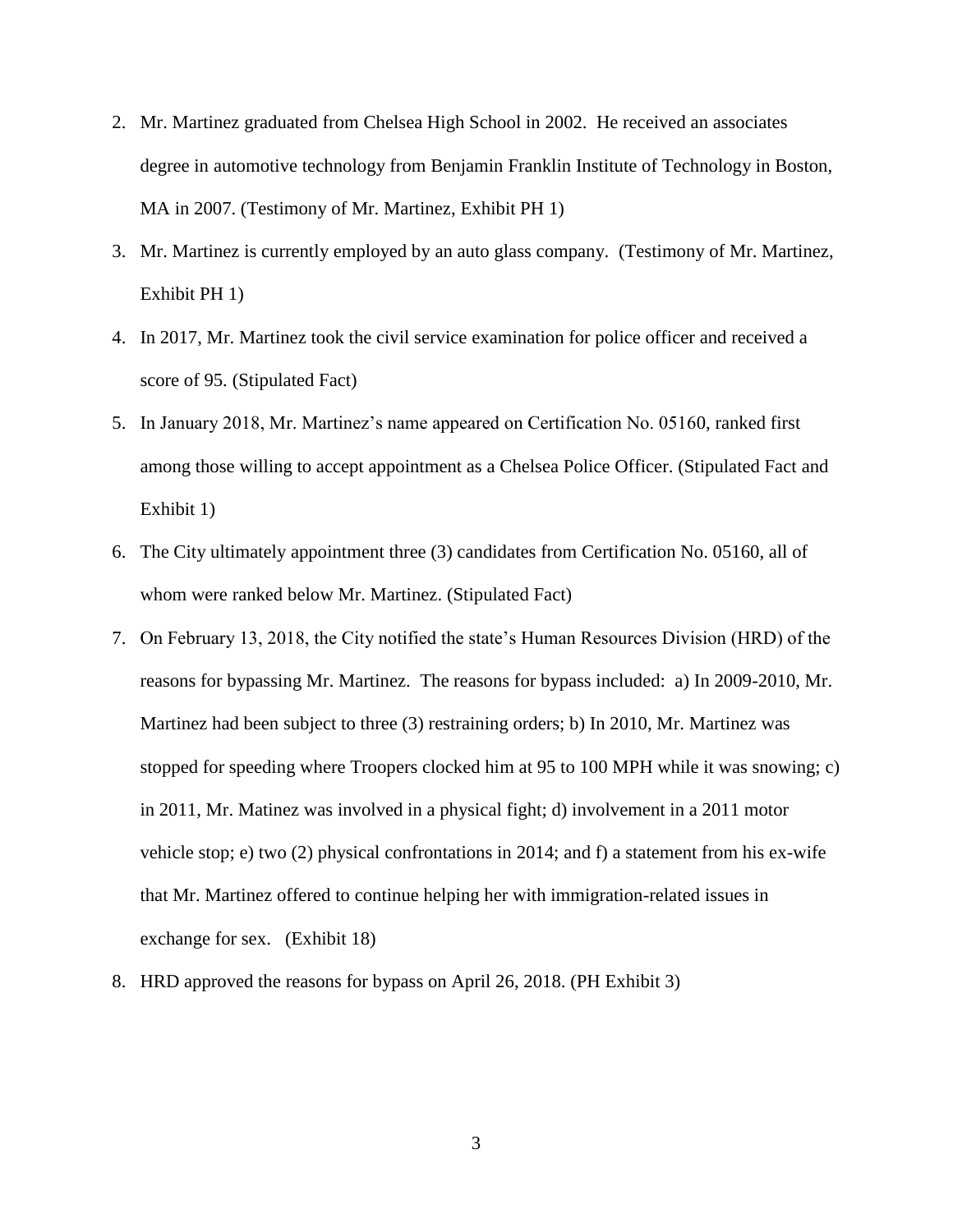## *Restraining Orders*

- 9. On May 4, 2009 MC, the mother of Mr. Martinez's son, applied for an Abuse Prevention Order against Mr. Martinez alleging that "On Friday, May 1, 2009, he had called me private threatening me saying that he was gonna fuck me up and cut my throaght [sic] when he saw me." MC further alleged that "He also said that he is going to do everything in his power to make my life a living hell" and that "I am conserned [sic] with my childs safety and mine. He has put his hands on me in the past…" and finally that "I haven't stayed at my home because I am scared." (Exhibit 4)
- 10. A restraining order issued against Mr. Martinez on May 4, 2009, and on May 18, 2009 the order was vacated at MC's request. (Exhibit 4 and Testimony of MC)
- 11. At the hearing on the instant matter, Mr. Martinez denied the allegations related to May 4, 2009 Abuse Prevention Order. (Testimony of Mr. Martinez)
- 12. At the hearing in the instant matter, MC testified that she lied in her affidavit regarding the May 4, 2009 restraining order in an effort to manipulate Mr. Martinez into staying with her. (Testimony of MC)
- 13. On December 17, 2009, MC applied for an Abuse Prevention Order against Mr. Martinez alleging that "he was in my face calling me names not caring who was around. I don't feel safe around him he scares me to the point where I get very depressed and can't eat or think right" and that "He is to [sic] aggressive with his words and the way he approaches me when we argue" and finally "…he scares me to death and I can't live with the fact that he can do as he pleases and me not be able to do anything about it." A restraining order issued against Mr. Martinez on December 17, 2009 and expired on December 31, 2009. (Exhibit 5 and testimony of MC)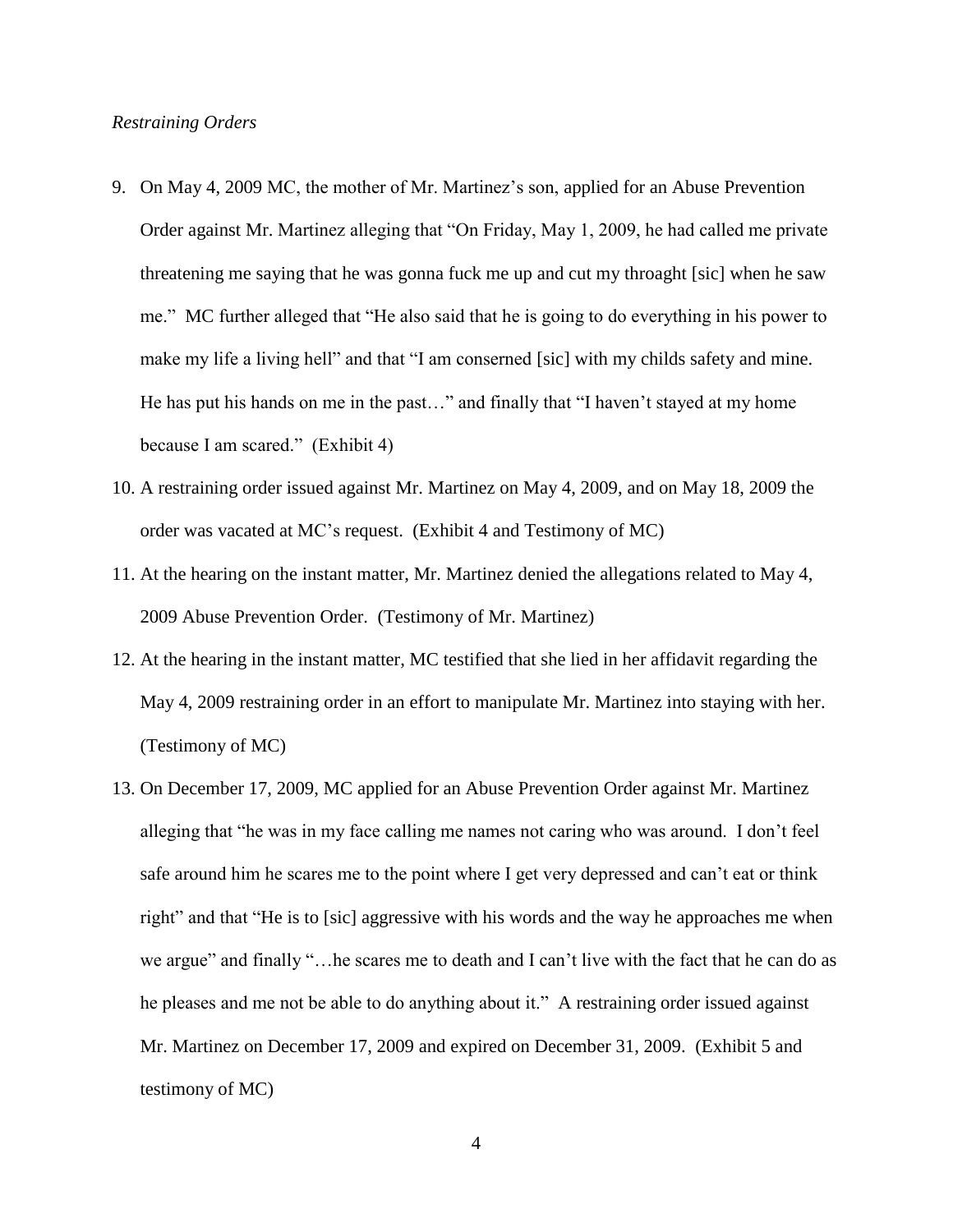- 14. Mr. Martinez denies the allegations related to the December 17, 2009 Abuse Prevention Order. At the hearing in the instant matter, MC testified that she lied to obtain the December 17, 2009 restraining order in an effort to manipulate Mr. Martinez into staying with her. (Testimony of Mr. Martinez and MC)
- 15. On May 14, 2010, MC called Chelsea Police reporting that Mr. Martinez was on his way to her home and had threatened her. According to the police report, Mr. Martinez wanted to continue a telephone argument at her home. At the hearing MC did not recall police officers appearing at her home in response to her call. (Testimony of MC and Exhibits 6 and 7)
- 16. On May 14, 2010, MC applied for a third Abuse Prevention Order against Mr. Martinez in connection with the same incident as the May 14, 2010 police call. According to her May 14, 2010 application, in response to her telling Mr. Martinez that she would not let him in her home, "he said we will see about that so I told him that if he showed that I would call the cops and he said good, so tell them that when they get there to look for me in the river because that was where he was going to put me after he killed me." MC further alleged that "He scares me to the point that I don't want to be in my home when hes mad because he is unpredictable when he is upset." (Exhibit 6)
- 17. MC's allegations resulted in a third restraining order issued on May 14, 2010 and extended on May 17, 2010 until May 17, 2011. (Exhibit 6)
- 18. At the instant hearing, Mr. Martinez denied the allegations related to the May 14, 2010 Abuse Prevention Order; although he was present at the hearing on the extension of the restraining order, he did not then deny the allegations of abuse. (Testimony of Mr. Martinez)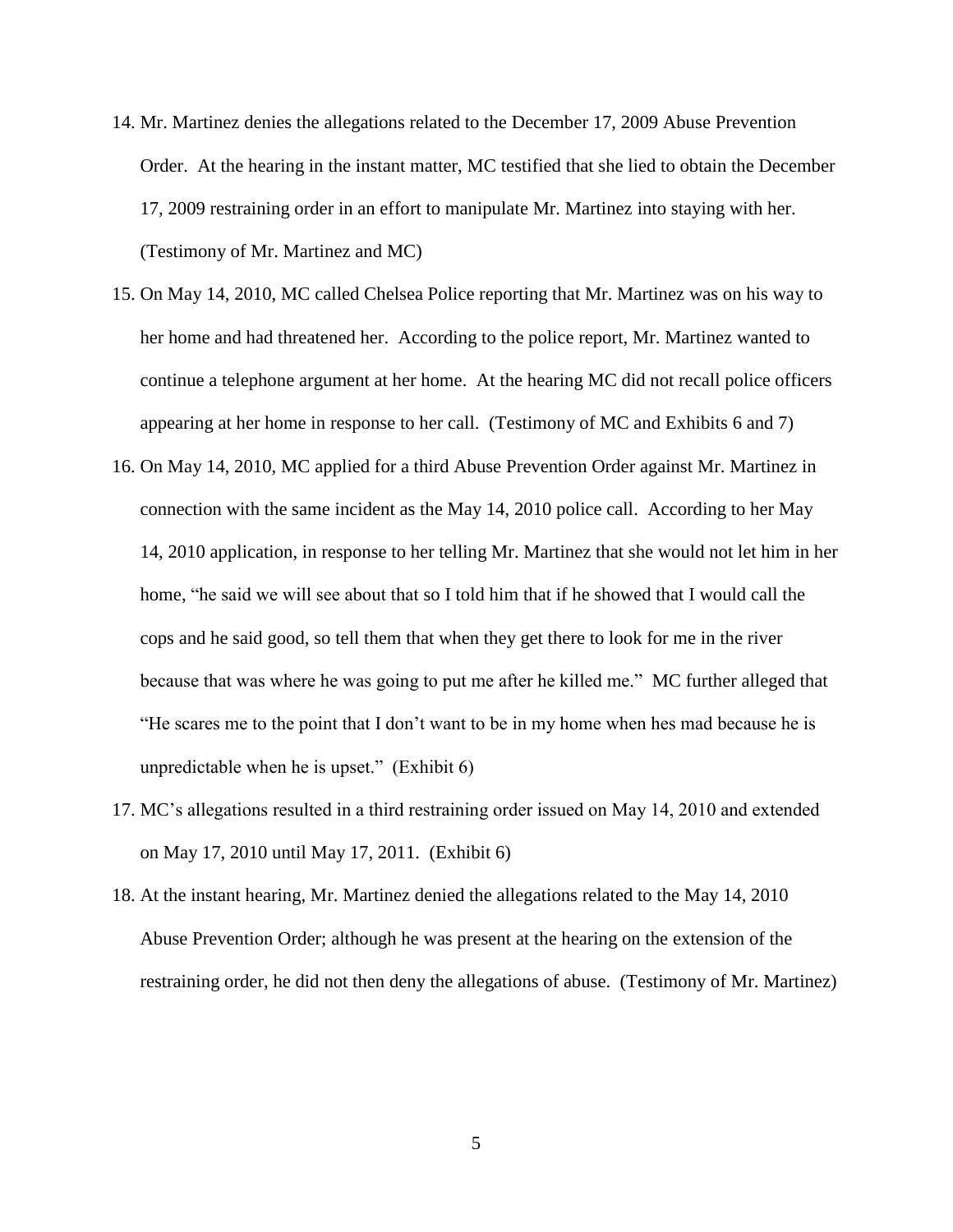- 19. At the instant hearing, MC testified that she lied to obtain the May 14, 2010 restraining order and its extension in an effort to keep Mr. Martinez away from her and her new boyfriend. (Testimony of MC)
- 20. The May 14, 2010 threats also resulted in criminal charges against Mr. Martinez of threat to commit a crime. Mr. Martinez defaulted on one of his court dates for these charges. The criminal charges were dismissed on May 27, 2011 on payment of costs. (Exhibits 7, 6, and 3, and testimony of Sgt. Flibotte)
- 21. In connection with Mr. Martinez' applications to become a Chelsea police officer, MC provided a statement regarding her 2009 and 2010 restraining orders against Mr. Martinez. In the statement she said that "I write this letter to offer an explanation to the events that occurred with the father of my son, Omar Martinez in 2009 & 2010 that led to me filing for restraining orders….I can now say that we were both at fault for our mistakes, I should never have filed those restraining orders as I too was a contributing factor, but I let my frustration, anger and vindictiveness get the best of me." (Exhibit 8 )

## *2010 Speeding*

22. On January 27, 2010, criminal charges of negligent operation of a motor vehicle issued against Mr. Martinez stemming from a January 2, 2010 incident on Route 93 in Woburn. On that date, Martinez was driving over 95 miles per hour in light snow on a wet roadway and changing lanes without signaling in a manner that required other drivers to swerve to avoid a possible crash. The charges were continued without a finding, and Mr. Martinez was required to attend the State Courts Against Road Rage and Brains at Risk programs. (Exhibits 9 and 3, and testimony of Sgt. Flibotte and Mr. Martinez)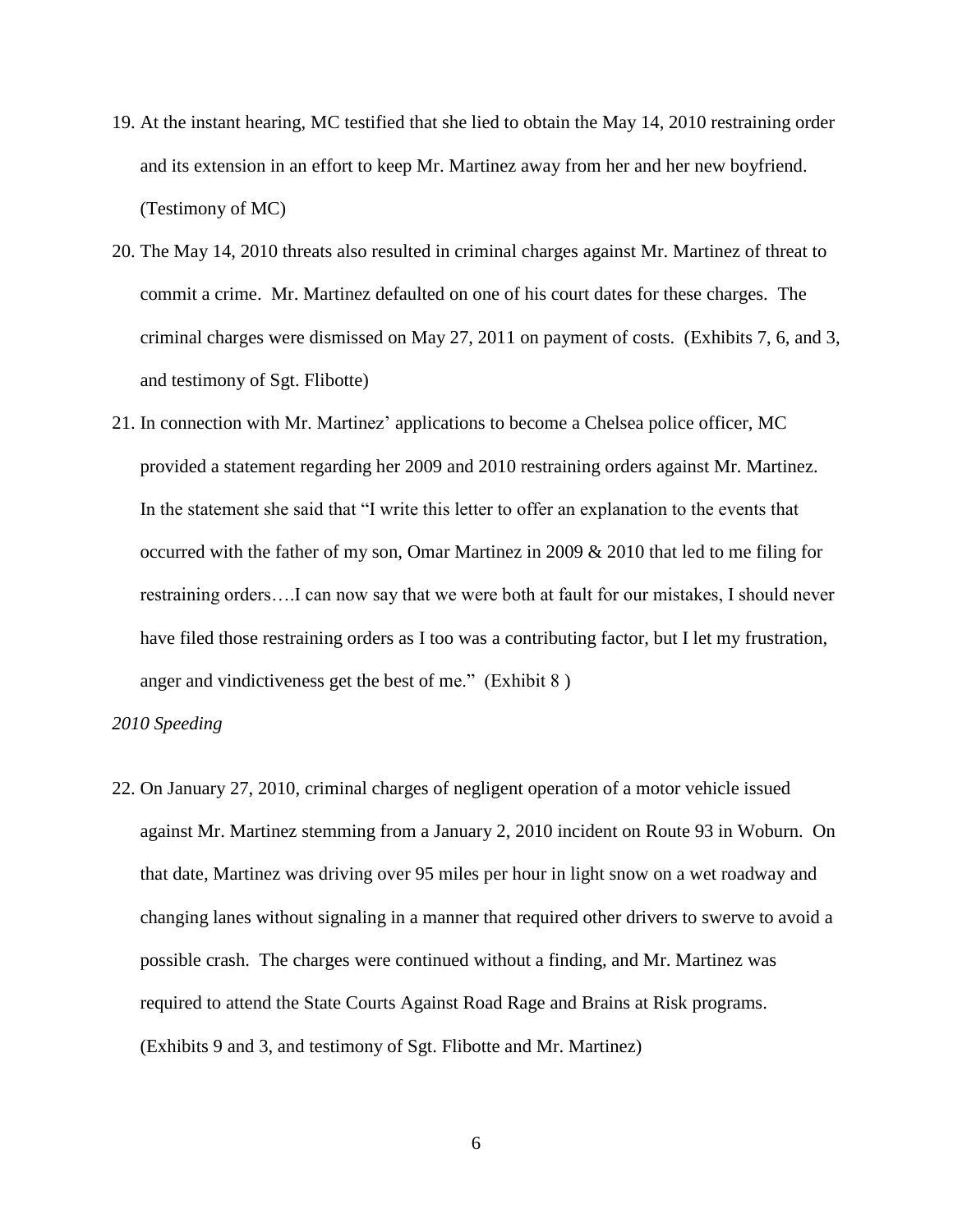- 23. On April 13, 2011 criminal charges of assault and battery with a dangerous weapon, malicious destruction of property, and disorderly conduct issued against Mr. Martinez based on an incident occurring at Kelly's Roast Beef in Revere on February 24, 2011. In his application for the criminal complaint, a State Trooper wrote that "I spoke to each of the witnesses. They all told me the same thing. They state that [private citizen] was standing at the window waiting for food and was attacked. [Witness] further told me that she believed that the two men were looking for 'trouble'. None of the witnesses saw or heard [private citizen] do anything that would have provoked the attack. The witnesses stated that he [private citizen] was punched several times and thrown through the door. Once on the ground he was kicked in the head repeatedly by both men. The witnesses then stated that both men got in the van and drove away." These charges were dismissed on August 9, 2012 on payment of fees. (Exhibit 11 and 3)
- 24. Mr. Martinez testified that the April 13, 2011 incident at Kelly's Roast Beef was a case of him defending his sister from sexual harassment, and himself from an attack, by an intoxicated patron who would not leave her alone after Martinez repeatedly tried to get him to do so. Mr. Martinez' sister submitted an affidavit the day of the hearing corroborating Mr. Martinez' testimony. Mr. Martinez testified that, when questioned by police soon after this incident, he told an officer that he had been responding to a derogatory comment about his sister and that he did not recall what the comment was. Mr. Martinez admits that he left the person with whom he fought unconscious on the pavement and did not call police. (Testimony of Mr. Martinez and RB and Exhibit A)
	- 7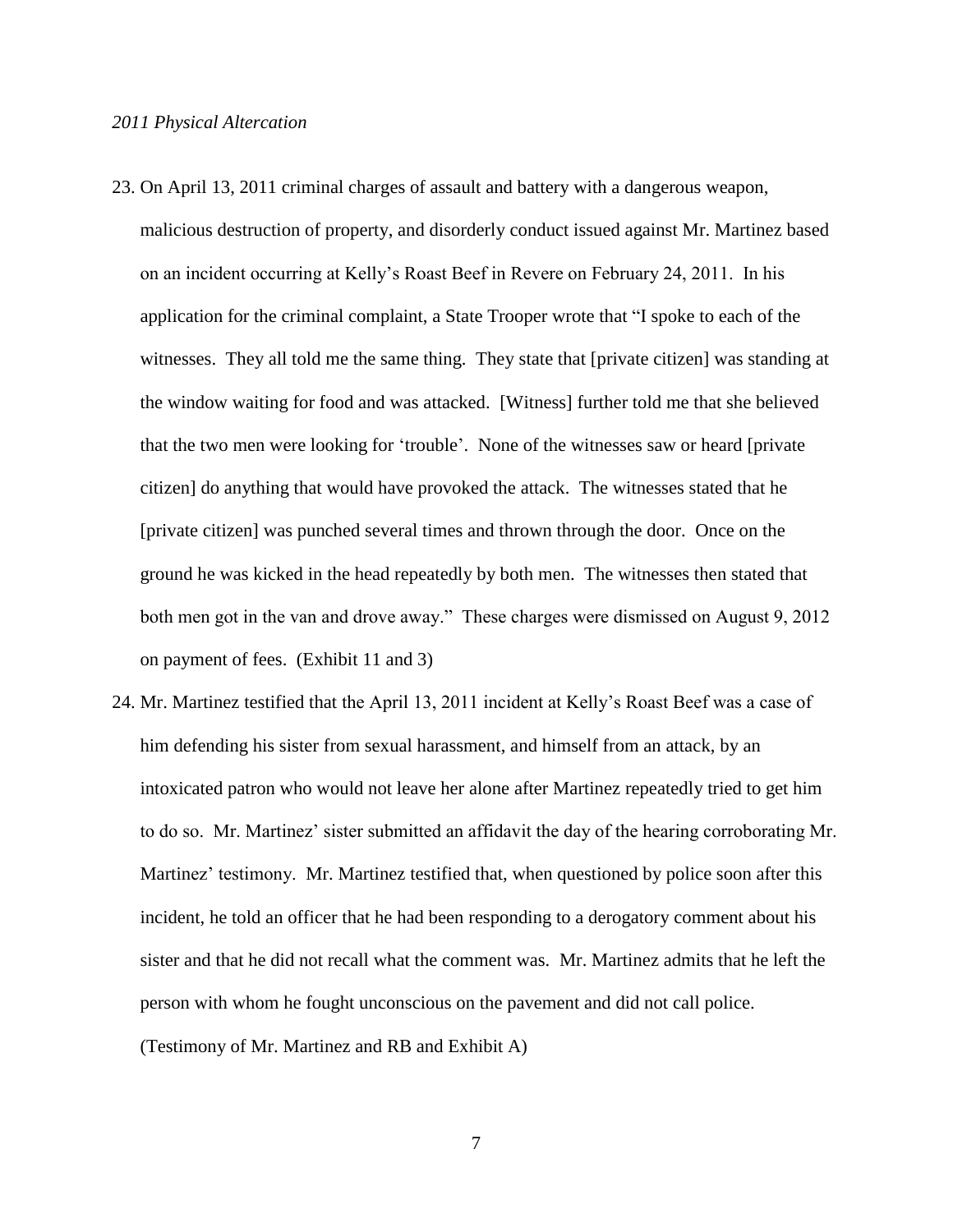25. On June 27, 2011 criminal charges of possession of ammunition without an FID card and possession of cocaine issued against Martinez stemming from an incident on Route 93 in Randolph. In his application for criminal charges State Trooper Scott Walker wrote that he found ammunition and cocaine in a family vehicle driven by Martinez and in which RB was a passenger. At the hearing, RB admitted to having a prior cocaine conviction in which the cocaine was packaged similarly to that in the June 27, 2011 case. The criminal charges against Martinez were dismissed on payment of costs on December 4, 2012. (Exhibits 12

#### *2014 Incident*

26. On February 8, 2014 Mr. Martinez suffered a significant facial injury during a fight in which he was not otherwise involved at a club in Chelsea. (Exhibit 14 and testimony of Mr. Martinez)

### *Allegations by Ex-Wife*

- 27. Mr. Martinez and LP were married in 2010. At this time, LP had a pending application to obtain a Resident Alien Status ("green card"). The matter was still pending in 2016 when Mr. Martinez and LP separated. (Testimony of Mr. Martinez and LP)
- 28. As part of his investigation, Sgt. Flibotte arranged to interview LP. As Sergeant Flibotte and LP do not share a common language, Det. Medina interviewed her in Spanish on Sgt. Flibotte's behalf. Det. Medina had previously interviewed LP at her workplace in connection with one of Mr. Martinez' previous applications. This time Detective Medina interviewed LP by telephone in February, 2018. Det. Medina verified that she was speaking with LP who recalled their previous meeting. LP told Det. Medina that she and Mr. Martinez have a good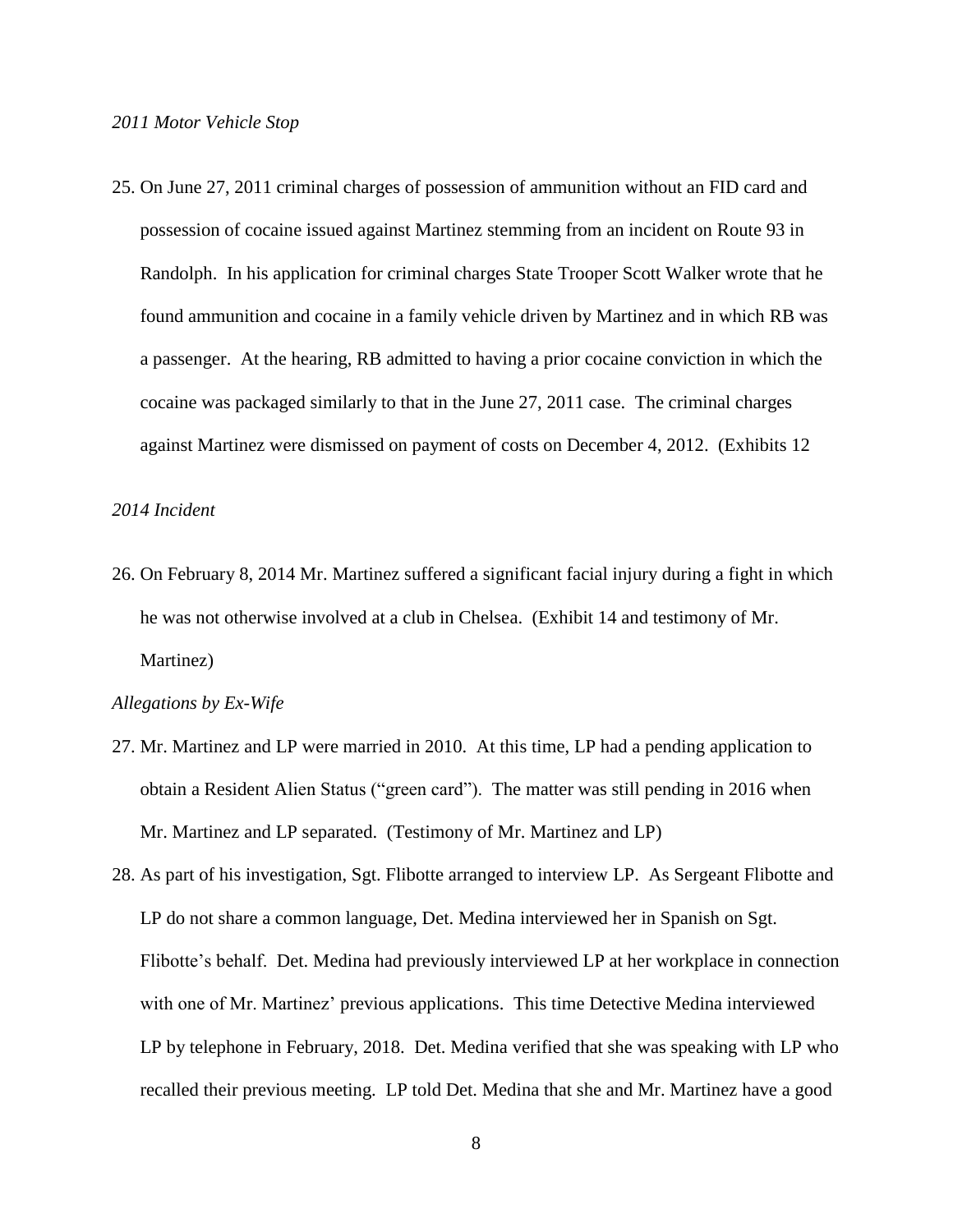relationship and that their divorce was final in June of 2017. During the interview, LP told Detective Medina that Mr. Martinez came to her home in November of 2016 and asked to have sex with her. When she refused, according to Detective Medina, Mr. Martinez told LP that he would stop helping her with her immigration status if she did not have sex with him. Det. Medina further testified that LP told her that she told Mr. Martinez that she would rather not obtain a green card than to comply with his request. Detective Medina took notes of the conversation, immediately typed them, and provided the typed version to Sgt. Flibotte.<sup>3</sup> This document was provided to counsel for Mr. Martinez. (Testimony of Det. Medina)

- 29. LP testified at the hearing that Mr. Martinez said, in the November 2016 exchange described above, that he wanted to repair their marriage. She denied that he mentioned sex. LP testified that Mr. Martinez told her that if she did not want to "resolve their situation," "save the marriage," or "continue their married relationship" then he would stop helping with her attempt to obtain a green card. LP testified that she told Mr. Martinez that she would rather not have her green card than to have it on the terms Mr. Martinez suggested. LP testified that in relating this incident to Detective Medina, she said that "if I had to be with him for the purpose of my documentation, then I didn't want anything to do with it." (Testimony of LP)
- 30. Mr. Martinez testified that he and LP did not discuss her appeal of her immigration status in November of 2016, although he admitted to trying to revive their marriage. (Testimony of Mr. Martinez)

## *Police Department's Review*

l

 $3$  As a matter of general practice, Det. Medina destroys handwritten notes after writing reports, and the handwritten notes no longer exist.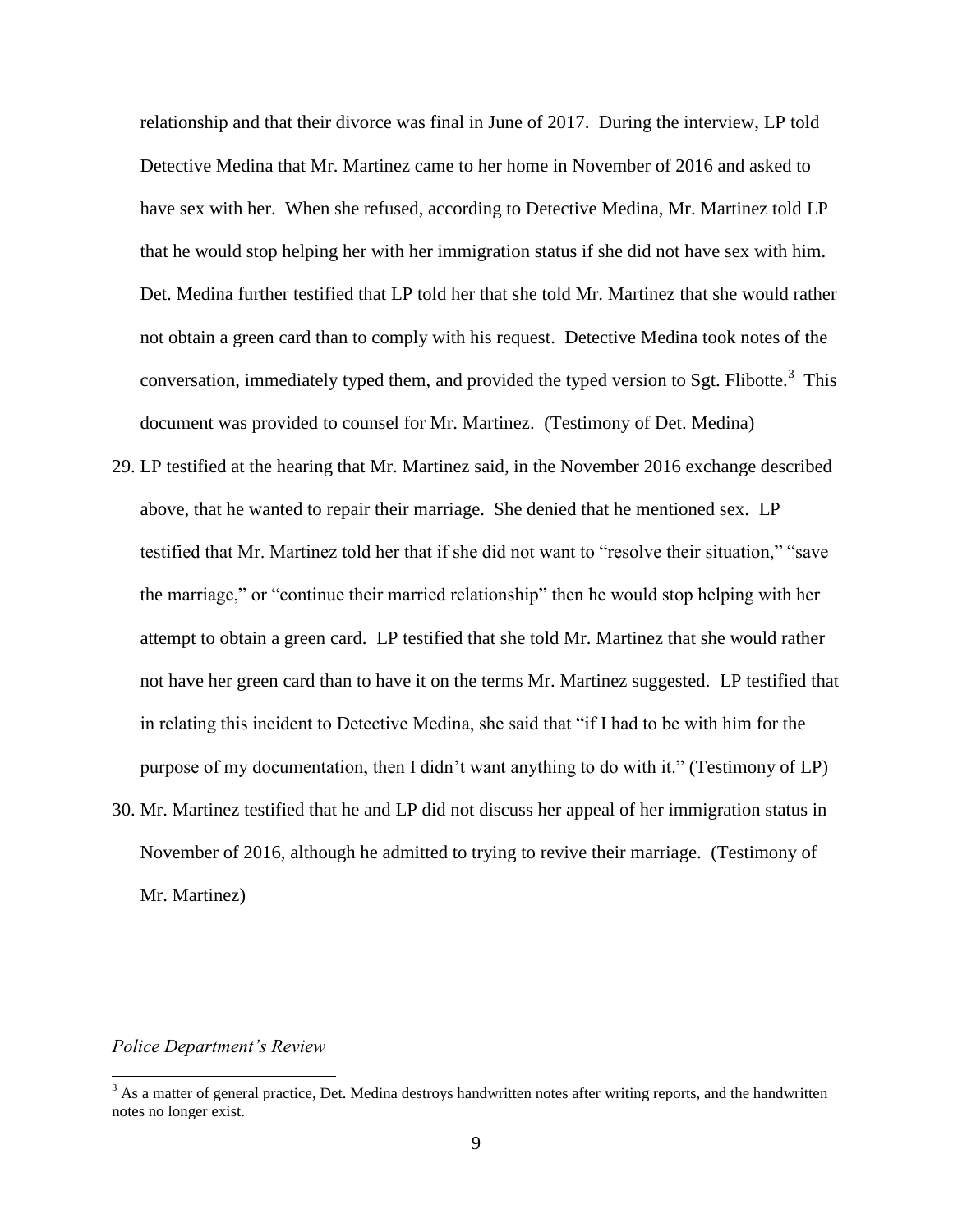- 31. Sergeant Flibotte produced a report on his background investigation for Captains Dunn and Batchelor who, along with Sgt. Flibotte, comprise the Oral Board of Review for candidates for police officer at the Chelsea Police Department. (Testimony of Sgt. Flibotte and Capt. Dunn, Sgt. Flibotte's report)
- 32. Captain Dunn believed Mr. Martinez's history, known to the Board from previous applications, was problematic due to his history of domestic violence restraining orders, but he was deeply troubled by the exchange reported by Detective Medina between Mr. Martinez and LP. For Captain Dunn this exchange raised the likelihood the Martinez might abuse the position of a police officer in a vulnerable community with many undocumented residents. Captain Dunn was also concerned that this exchange added further weight to previous evidence that Mr. Martinez had a propensity to abuse power over women. (Testimony of Captain Dunn and Exhibit 18)
- 33. Mr. Martinez was scheduled for an Oral Board of Review with Captains Dunn and Batchelor and Sergeant Flibotte. Upon reviewing Sgt. Flibotte's report on Mr. Martinez's candidacy in preparation for the meeting, Capt. Dunn canceled the Oral Board of Review meeting based on Mr. Martinez's prior conduct and on the exchange between him and LP reported by Detective Medina. Sergeant Flibotte notified Mr. Martinez that he would be bypassed. (Testimony of Capt. Dunn and Sgt. Flibotte)
- 34. Captain Dunn produced a recommendation for bypass of Mr. Martinez for Chief Brian Kyes of the Chelsea Police Department. Sgt. Flibotte sent this recommendation to the HRD, and the reasons given in it were approved by the HRD, which also sent Captain Dunn's recommendation to Mr. Martinez. (Testimony of Sgt. Flibotte and Capt. Dunn, Exhibit 18, and HRD letter dated April 26, 2018)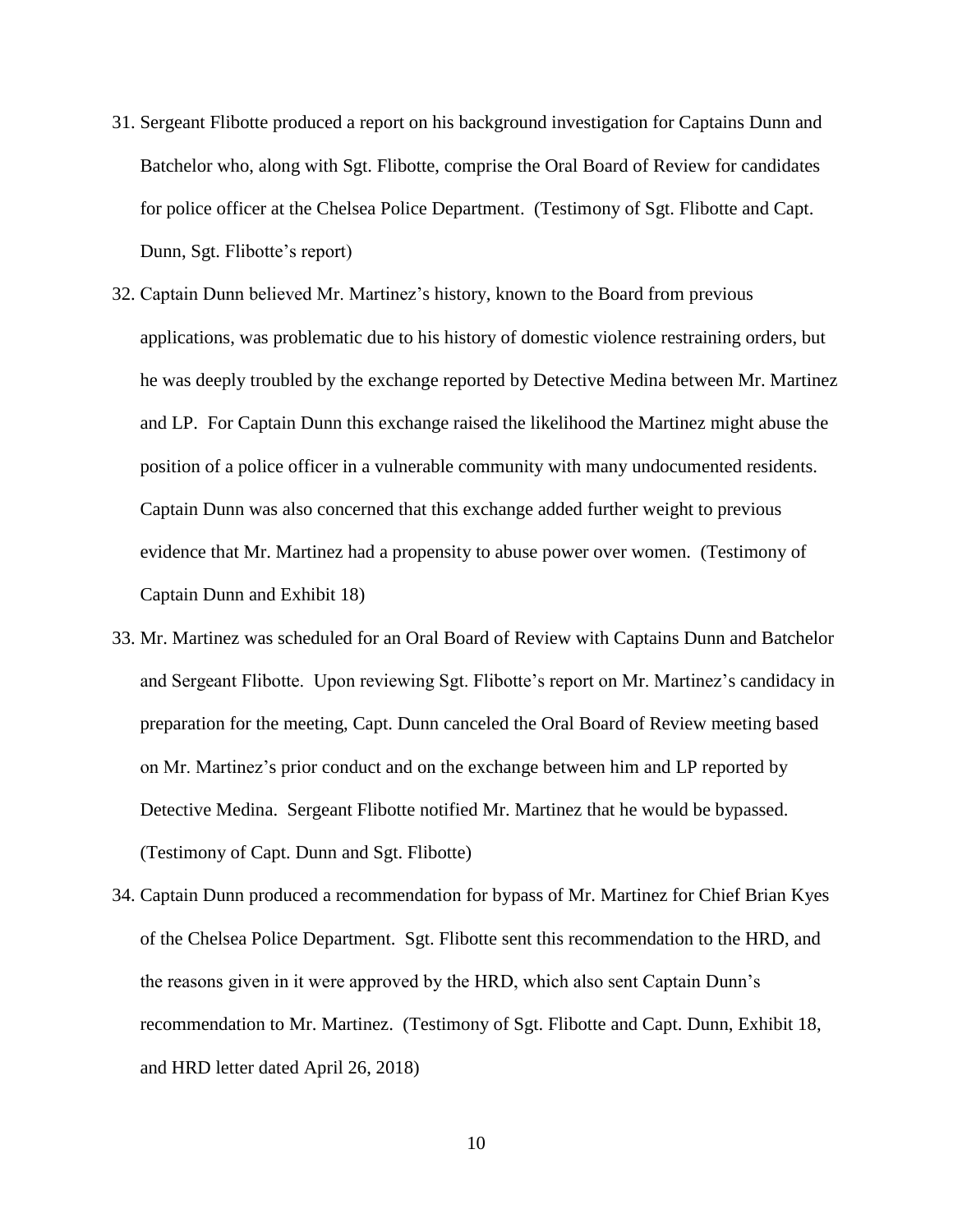35. None of the three applicants hired by the City of Chelsea from certification 05160 has a Board of Probation record. The one 209A domestic violence prevention order issued against one of the three applicants hired from this requisition was issued on February 10, 2006 and was not extended. The application for that order does not involve any threats or physical contact. (209A application and order)

## *Legal Standard*

 The fundamental purpose of the civil service system is to guard against political considerations, favoritism, and bias in governmental hiring and promotion. The commission is charged with ensuring that the system operates on "[b]asic merit principles." Massachusetts Assn. of Minority Law Enforcement Officers v. Abban, 434 Mass. at 259, citing Cambridge v. Civil Serv. Comm'n., 43 Mass.App.Ct. at 304. "Basic merit principles" means, among other things, "assuring fair treatment of all applicants and employees in all aspects of personnel administration" and protecting employees from "arbitrary and capricious actions." G.L. c. 31, section 1. Personnel decisions that are marked by political influences or objectives unrelated to merit standards or neutrally applied public policy represent appropriate occasions for the Civil Service Commission to act. Cambridge at 304.

 The issue for the Commission is "not whether it would have acted as the appointing authority had acted, but whether, on the facts found by the commission, there was reasonable justification for the action taken by the appointing authority in the circumstances found by the commission to have existed when the Appointing Authority made its decision." Watertown v. Arria, 16 Mass.App.Ct. 331, 332 (1983). See Commissioners of Civil Service v. Municipal Ct. of Boston, 369 Mass. 84, 86 (1975); and Leominster v. Stratton, 58 Mass.App.Ct. 726, 727-728 (2003).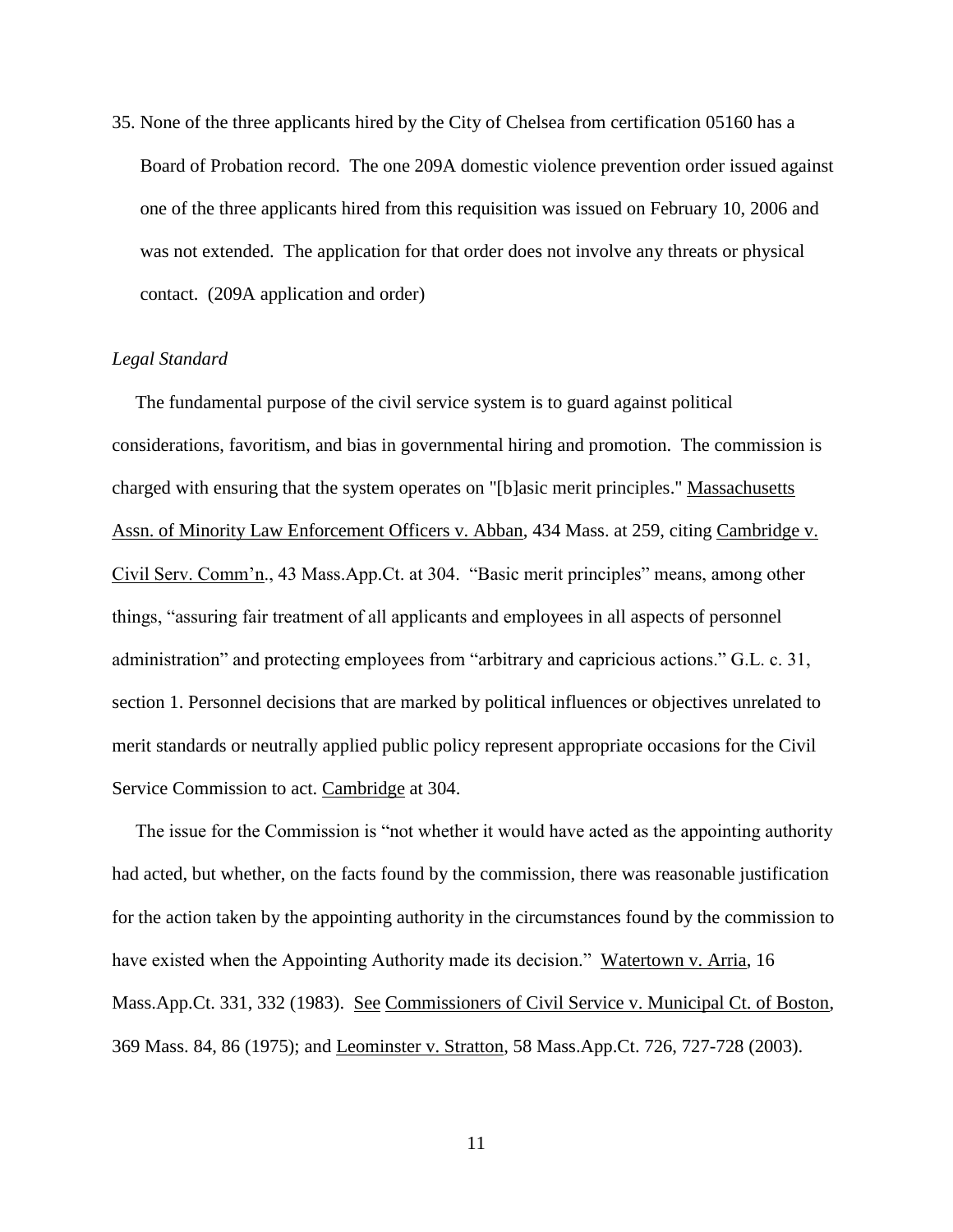The Commission's role, while important, is relatively narrow in scope: reviewing the legitimacy and reasonableness of the appointing authority's actions. City of Beverly v. Civil Service Comm'n, 78 Mass.App.Ct. 182, 189, 190-191 (2010) citing Falmouth v. Civil Serv. Comm'n, 447 Mass. 824-826 (2006) and ensuring that the appointing authority conducted an "impartial and reasonably thorough review" of the applicant. The Commission owes "substantial deference" to the appointing authority's exercise of judgment in determining whether there was "reasonable justification" shown. Beverly citing Cambridge at 305, and cases cited. "It is not for the Commission to assume the role of super appointing agency, and to revise those employment determinations with which the Commission may disagree." Town of Burlington, 60 Mass. App. Ct. 914, 915 (2004).

#### *Analysis*

 In Beverly, a candidate for police officer was bypassed for appointment because he was terminated from his previous employer for serious misconduct – the unauthorized access of the voicemail accounts of other employees. A three-person majority of the Commission concluded that the City "failed to prove that [the candidate] illegally accessed voicemails of employees …. the reason given for his bypass, and accordingly did not support the reason by the necessary preponderance of the evidence."

 That decision was subsequently vacated by the Superior Court. Agreeing with the Superior Court, the Appeals Court stated, "Instead of focusing on whether the city had carried its burden of demonstrating a 'reasonable justification' the commission focused on whether the city had proven that [the candidate] in fact engaged in the misconduct. We believe the commission erred as a matter of law in placing such an added evidentiary burden on the city. In simple terms, neither [the candidate] nor the commission has presented a convincing argument that the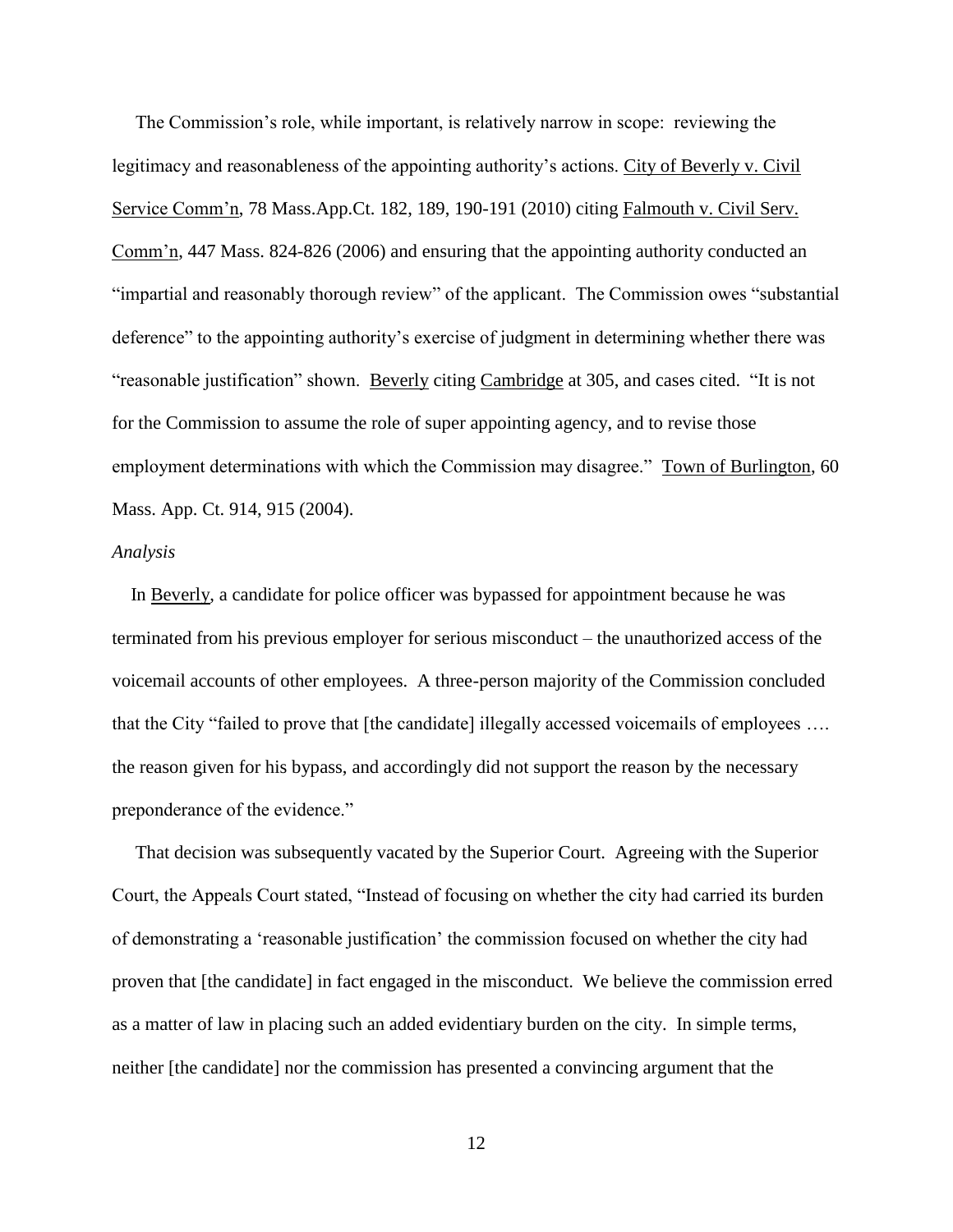Legislature intended to force an appointing authority to hire a job applicant for such a sensitive position unless it is able to prove to the commission's satisfaction that the applicant in fact engaged in the serious alleged misconduct for which he was fired." Beverly at 190.

 Applied here, the City, by a preponderance of the evidence, provided valid reasons for bypassing Mr. Martinez for appointment as a police officer. In regard to the restraining orders, I gave considerable weight to the fact that one (1) of those orders was extended for one (1) year after a hearing. Further, I did not find MC's testimony before the Commission to be credible. Not only did her testimony contradict her sworn affidavits, signed under the pains and penalties of perjury, but her testimony also differed from the statement she provided to the Department's investigators. Further, standing alone, the testimony at the Commission did not ring true to me, including one part of her testimony where she denied any knowledge of an encounter at her home with Mr. Martinez, even though the incident, including a statement from MC, was memorialized in a police incident report at the time.

 The restraining order issued in 2006 against one of the candidates hired instead of Mr. Martinez does not undermine the CPD's reliance on Mr. Martinez' restraining orders. The other candidate's case is distinguishable in several respects. First, the single application includes no allegations of either physical violence or threats. Unlike the final order against Mr. Martinez, this order was not extended beyond the initial two week period following an ex parte hearing. Finally it occurred over three years before the first order issued against Mr. Martinez with no record of intervening misconduct.

Regarding Mr. Martinez' driving record, the City of Chelsea focused on an incident occurring on January 2, 2010 on Route 93 in Woburn. While Mr. Martinez testified regarding the ultimate disposition of the criminal charges resulting from the arrest and the reasons for his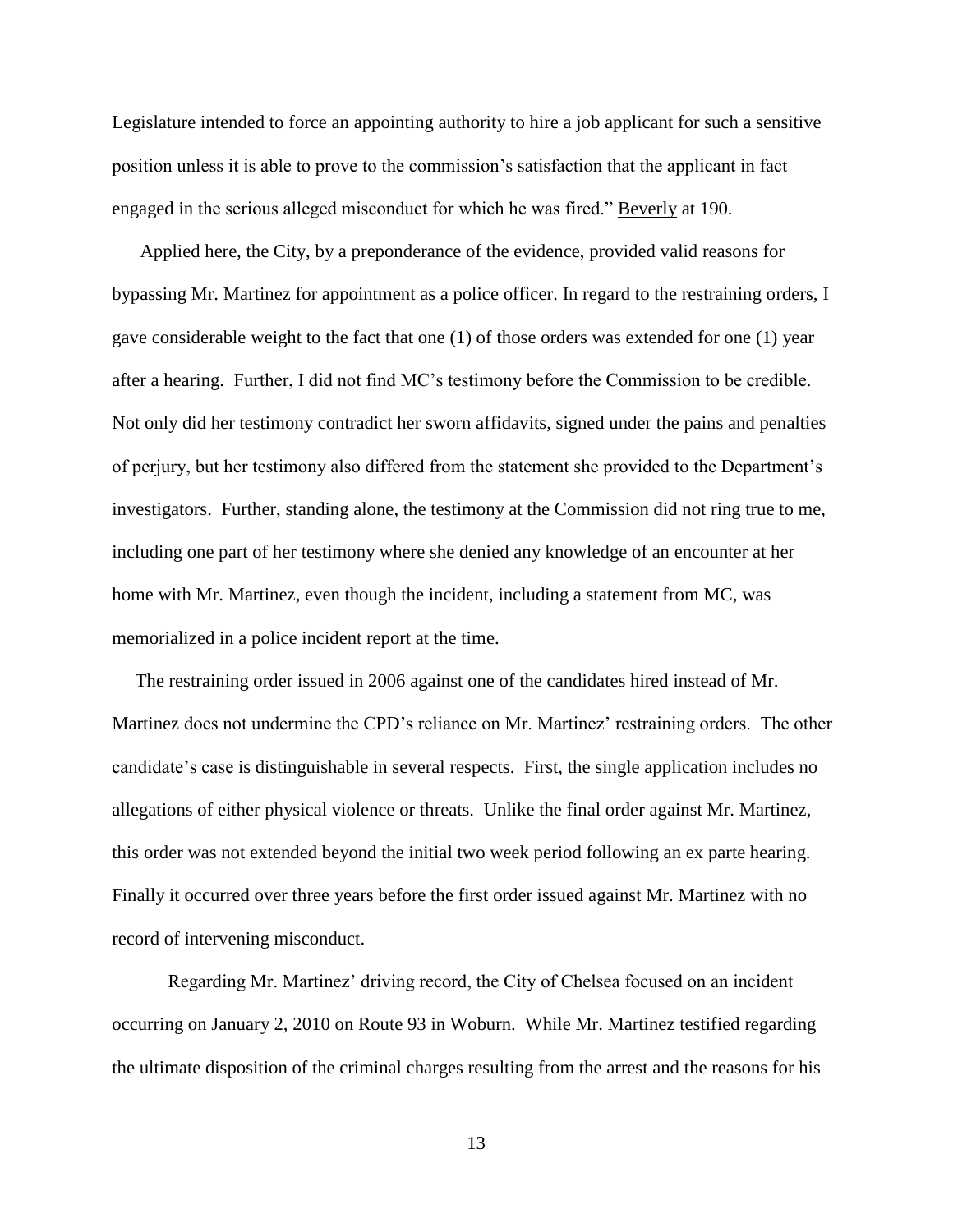conduct, he did not deny driving close to 100 mph in snowy conditions on a wet road and changing lanes without signaling causing other drivers to swerve to avoid crashing. The City was entitled to consider this in its decision to bypass Mr. Martinez.

 In regard to the 2011 fight, Mr. Martinez admitted to leaving the other participant in the fight unconscious on the sidewalk. Mr. Martinez admitted to not calling the police or otherwise reporting either the fight of the other man's conduct toward his sister. Standing alone, Mr. Martinez' conduct in this incident could form a reasonable basis to bypass a candidate for police officer.

 Finally, I credit, in its entirety, the testimony of Detective Medina regarding her phone interview with LP. Even, however, if I were to accept the testimony of LP, her version of events supports Captain Dunn's concern that Mr. Martinez has a tendency to abuse power over women.

 Given the precedent-setting judicial decisions regarding the "substantial deference" due to Appointing Authorities when making appointments and because of the findings and conclusions above, the City was reasonably justified in bypassing Mr. Martinez for all of the reasons contained in the bypass letter.

### *Conclusion*

 The CPD's decision to bypass Mr. Martinez is affirmed and Mr. Martinez' appeal under Docket No. G1-18-031 is hereby *denied.*

Civil Service Commission

*/s/ Christopher Bowman* Christopher C. Bowman Chairman

By a vote of the Civil Service Commission (Bowman, Chairman Camuso, Ittleman, Stein and Tivnan, Commissioners) on April 11, 2019.